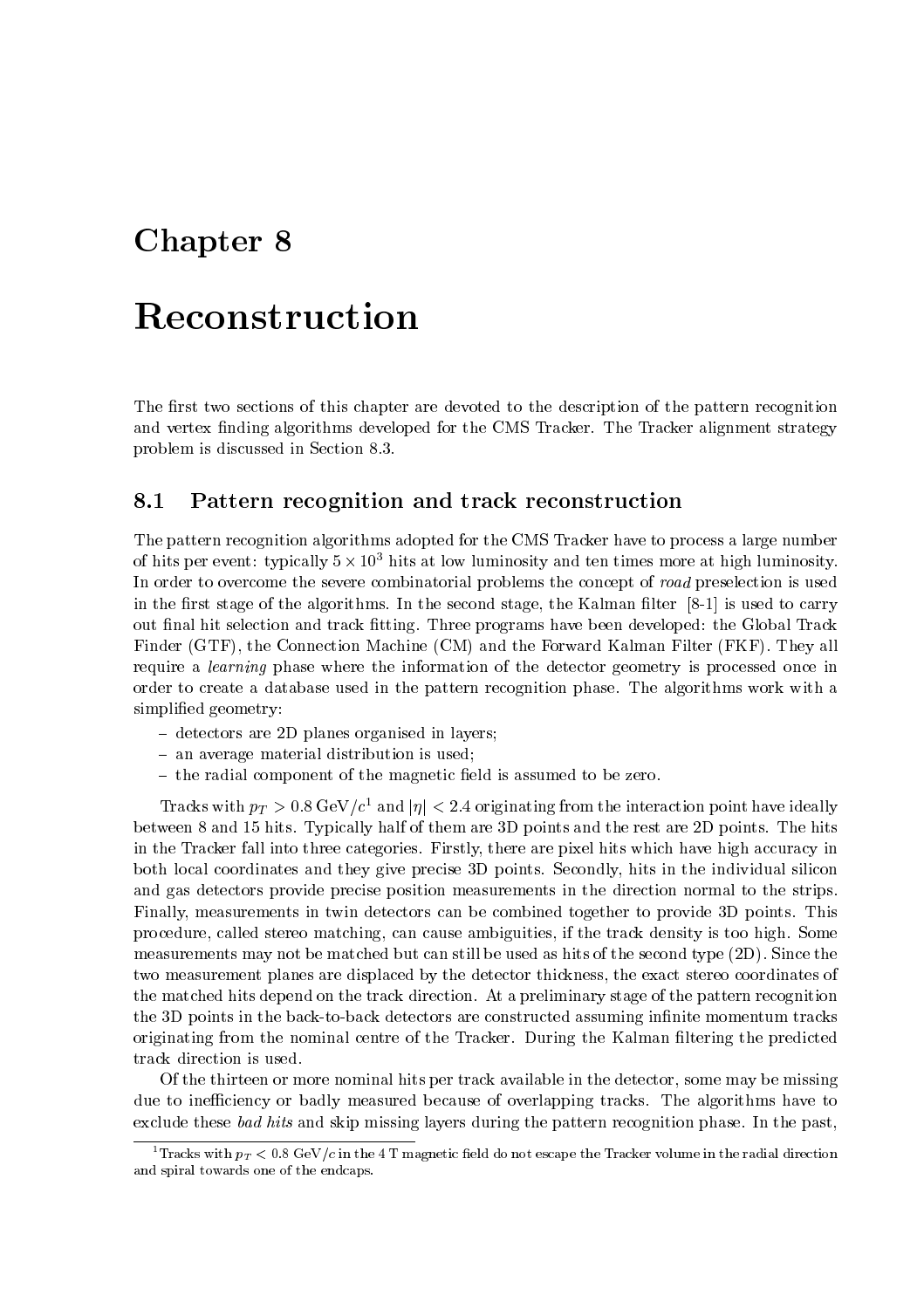studies have also been done with the Local Track Finder (LTF) [8-2], a program that creates the roads for the track finder using the trajectories of Monte Carlo generated tracks and uses the detailed material description to account for multiple scattering effects.

#### 8.1.1Global Track Finder

In this approach, two sets of layers are defined during the learning phase: the Outer Layers  $(OL)$ and the Middle Layers (ML). Typically, barrel outer layers are the outmost MSGC layers and middle layers are the silicon layers providing 3D points. All pairs of detectors are considered with one detector belonging to OL and the other to ML. The pair is stored in the List of Starting Detectors (LSD) if the two detectors can be crossed by *interesting* tracks. Typical parameters of the *interesting* tracks are  $p_T > 0.9$  GeV/c,  $|\eta| < 2.4$   $|z| < 3\sigma_z$ , where  $\sigma_z$  is the width in z of the luminous region. LSD consists of several hundred thousand pairs of detectors, ranging from  $3 \times 10^5$  to 4  $\times$  105 respectively for the low and the high luminosity versions of the Tracker. In  $$ addition, for each layer, a list of *nearby* layers is created. A *nearby* layer is defined as the previous or the succeeding layer hit by an interesting track when it crosses the layer under consideration.

During the pattern recognition phase the algorithm loops over LSD and searches for pairs where both detectors have hits. For any pair of hits a helix is constructed through the hits and the beam axis. Starting from the hit at OL, the track is then propagated backwards to the next internal layer computing the point of intersection of the trajectory with a specific detector. Hits are searched for in the vicinity of the intersection point. The track is then propagated to the next layer. The propagation ends successfully, when a minimum number of hits is found. If there are too few extra layers to add to the track or if the number of subsequent layers without hits is too large, the track candidate is abandoned.

Track candidates are eventually reprocessed with the Kalman filter using the parameters of the helix computed in the previous step as starting parameters. The track parameters and their covariance matrix are updated when a new hit is assigned to the track. The procedure is iterated with a variable road size taking into account the error introduced by the track extrapolation. When there are several hit candidates in a given detector, they are stored in a stack and tried in turn. This are not accepted if the  $\chi^{\pm}$  increment exceeds a given value. Tracks are eventually accepted if they have a minimum number of hits and an acceptable  $\chi^2$  per number of degrees of freedom. A track is rejected if the number of consecutive missing layers is too large.

Accepted tracks are stored in a list. Since the algorithm starts with many detector combinations, it often finds the same track or its segments several times. Duplicates are removed from the list of accepted tracks at the end of the pattern recognition. The longest track is kept, if its  $\chi$  is smaller than a given value. Otherwise, the track with smallest  $\chi$  is kept.

In the final step the algorithm performs a forward propagation  $-$  from inside to outside the Tracker volume – fitting the track parameters at the last measured point.

Since the algorithm starts from points in OL and ML, it cannot find tracks which do not have hits in those layers . In addition it cannot lind very low  $p_T$  tracks that do not reach the  $\,$ OL. The efficiency to find tracks with very large impact parameters (as  $K0$  or  $\Lambda$  decay products) is small because the initial track direction is calculated using the beam constraint. On the other hand the algorithm performs well for tracks not too far from the primary vertex, e.g. tracks generated by heavy 
avour vertices.

#### 8.1.2Connection Machine

This algorithm makes use of the concept of cells characterising the granularity of the initial track search. A cell may coincide with a detector or a portion of it but may also include several

<sup>2</sup> It still may nd interacting tracks provided the produced tracks are collinear with the original track.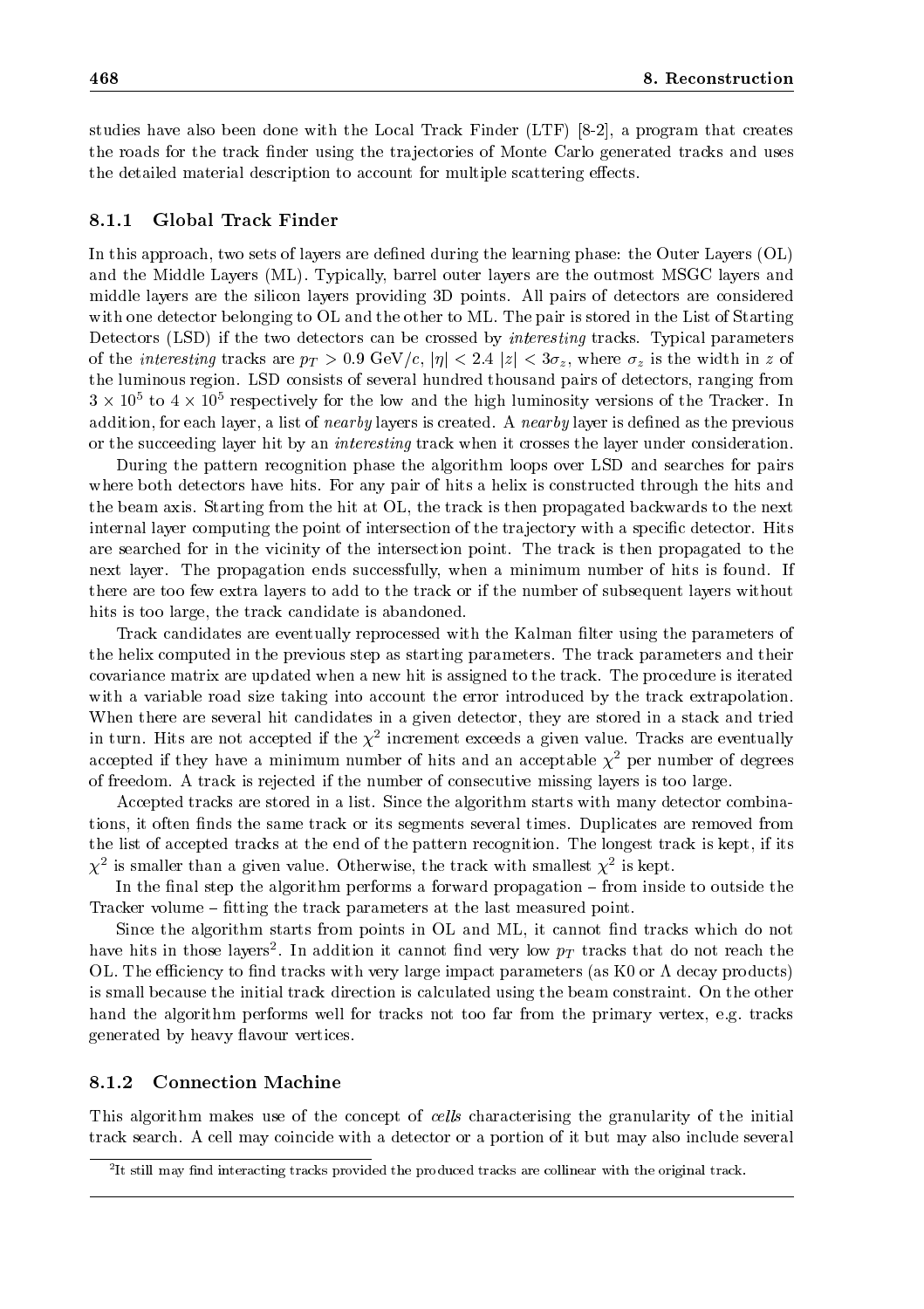detectors placed on the same layer. For each cell a list of backward links with other cells in internal layers is created by propagating a large number of tracks ( $\approx$  10 ) through the detector. Any hit cell is linked with the previous hit cell and also, for the sake of redundancy, with the cell hit before that, thus skipping just one layer.

A list of Starting Cells (SC) is also dened typically consisting of all cells in the three outer barrel layers and a large part of the forward layers. Cells that do not have links, the innermost cells, are called Ending Cells (EC).

During the pattern recognition phase the algorithm loops over the SC list searching for non-empty cells. Hits in these cells are connected backward to hits in the linked cells and the procedure is iterated. When the track candidate has at least three hits, the algorithm uses a helix constraint before adding an extra hit. The track parameters computed using the last three hits are compared with those computed using the new hit and the last two hits. The new hit is accepted if the distance between the two helices in the parameter space is not too large.

Once the list of track candidates related to a given SC cell is completed, the candidates above a given track length are reprocessed with the Kalman filter. The three most precise hits in the track are used to compute the starting parameters of the track. The procedure described above is iterated starting again from the SC hits. It uses all the features of the Kalman filter including the so-called smoothing or forward re-propagation that provides a better description of the extrapolation error.

CM is less sensitive than GTF to kinks, interactions and decays in flight since the track model used to generate the links is very general. However, a large memory is needed to store the links ( $\approx$  30 MB) and the learning step takes several hundred CPU hours for any new geometry configuration.

The present CM version reconstructs tracks with  $p<sub>T</sub>$  above 0.9 GeV/c. The algorithm can in principle be used for lower  $p_T$  tracks but the rapid increase of the number of links with decreasing  $p_T$  poses practical problems. Choosing a cell size of  $\pi/100$ , the typical number of links stored to identify tracks of  $p_T$  larger than 0.9 GeV/c is about 10 million and it is halved by increasing the  $p_T$  cut to 2 GeV/c.

#### 8.1.3Forward Kalman Filter

This algorithm starts the reconstruction from the precision pixel layers applying the same strategy as the CM algorithm.

During the learning phase the lists of backward links are created connecting only the detectors of the external pixel layers to those of the internal pixel layers. The SC list contains all detectors in the external pixel layers.

During the pattern recognition phase, the algorithm loops over the SC list searching for nonempty cells. Hits in the external pixel layer are then combined with hits in the linked detectors of the internal pixel layers. For any combination of hits, the helix parameters and their errors are estimated using the constraint that the track comes from the beam axis. If the helix parameters are within the acceptance cuts, the algorithm propagates the track to the outer detectors using the Kalman filter. Tracks are accepted if a minimum number of hits is found. Accepted tracks are eventually reprocessed again with the Kalman filter without the beam constraint in a way similar to the CM algorithm.

The FKF algorithm is particularly suited for b-tagging studies where only well-reconstructed tracks with enough hits in the innermost layers are selected for further analysis.

This method has a much smaller memory requirement than the CM algorithm since only a few tens of thousand links are accumulated in the learning stage. The efficiency is high for tracks that have two pixel hits and the performance is quite comparable to those of the two algorithms described in the previous sections. Since the number of combinations is smaller, it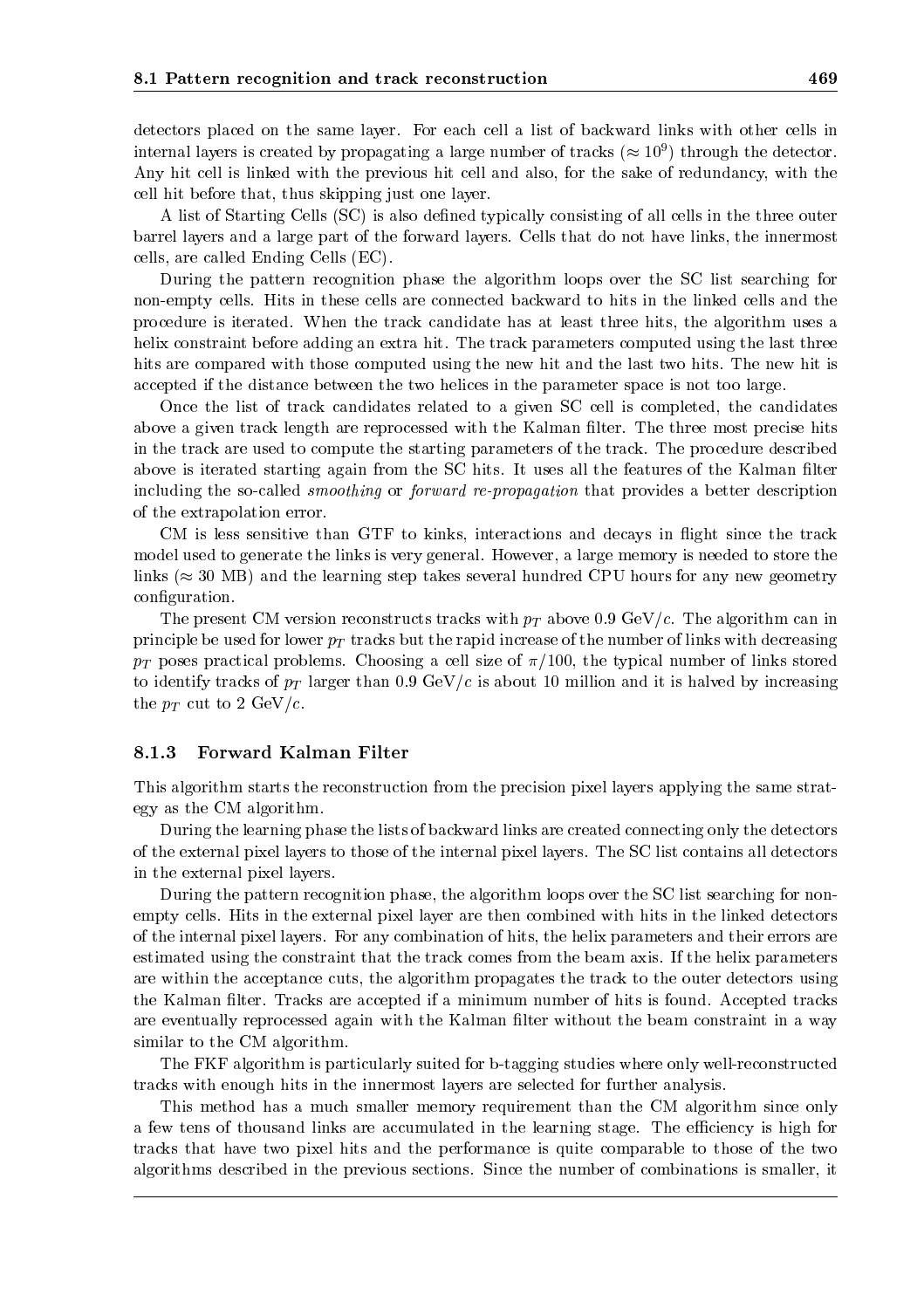runs about ten times faster. It reconstructs also low  $p<sub>T</sub>$  tracks (the present threshold is set at  $0.5 \text{ GeV}/c$  and short tracks that have an interaction in the external silicon layers.

A comparison of the execution time for the three algorithms is shown in Table 8.1 that reports the time needed to reconstruct tracks of  $p<sub>T</sub>$  larger than several thresholds in a high luminosity di-jet event.

**Table 8.1:** Event Reconstruction Time (ERT) for GTF, CM and KFK, a high  $p_T$  di-jet event at high ruminosity was reconstructed using three  $p_T$  thresholds. The machine used was a Sun Ultra workstation, corresponding to about 45 CERN units

| $p_T^{cut}$ | $\rm ERT_{GTF}$ | $\operatorname{ERT_{CM}}$ | $\mathrm{ERT}_{\mathrm{FKF}}$ |
|-------------|-----------------|---------------------------|-------------------------------|
| GeV/c       | s               | S                         | S                             |
| $2.0\,$     | 146             |                           | 17                            |
| 0.9         | 670             | 390                       | 37                            |
| $0.5\,$     |                 |                           | 55                            |

### 8.2Vertex reconstruction

Primary vertex finding in colliding beam experiments is essentially a one-dimensional problem, since the transverse coordinates, x and y, are determined by the beam line with a high precision. Therefore fairly simple algorithms can do the pattern recognition, and the primary vertex finding efficiency, as well as the two-vertex resolution, depends predominantly on Tracker performance rather than on the algorithm.

The principal task of primary vertex finding is to identify particles produced by the pp collision that caused the trigger and to separate them from tracks produced in superimposed minimum-bias events. Two algorithms to identify vertices are described in the following. The first is dedicated to Primary Vertex search (PVF), whereas the second performs Global Vertex searches (GVF). At the price of a complex formulation, GVF achieves good performance in the reconstruction of secondary vertices.

#### 8.2.1PVF algorithm

An important feature of this algorithm is to order the reconstructed tracks according to their importance in vertex finding/fitting, i.e. according to the accuracy of their impact parameter determination. High  $p_T$  tracks are likely to come from the trigger event and to have precise impact parameter measurements. For these reasons they have a high probability to enter the algorithm first and to create a seed for the primary vertex of the trigger event. The basic steps in the algorithm are qualitatively as follows:

- $-$  track qualities are checked: tracks with too few hits, bad  $\chi$  , very low  $p_T$ , large  $xy$ -impact parameter or too far from  $z = 0$  are rejected.
- $=$  The remaining tracks are sorted with increasing  $z$  impact parameter error.
- $-$  The z-impact point of the first track in the list is taken as a seed of z-coordinate for the first vertex candidate.
- { Subsequent tracks in the list are examined in that order. Each track is either associated to the closest vertex candidate, according to tight tolerances, or forms a seed for a new vertex candidate, if it is signicantly displaced from all vertex candidates created so far.
- { If the track is associated to a vertex candidate, the vertex position is recomputed including the new track.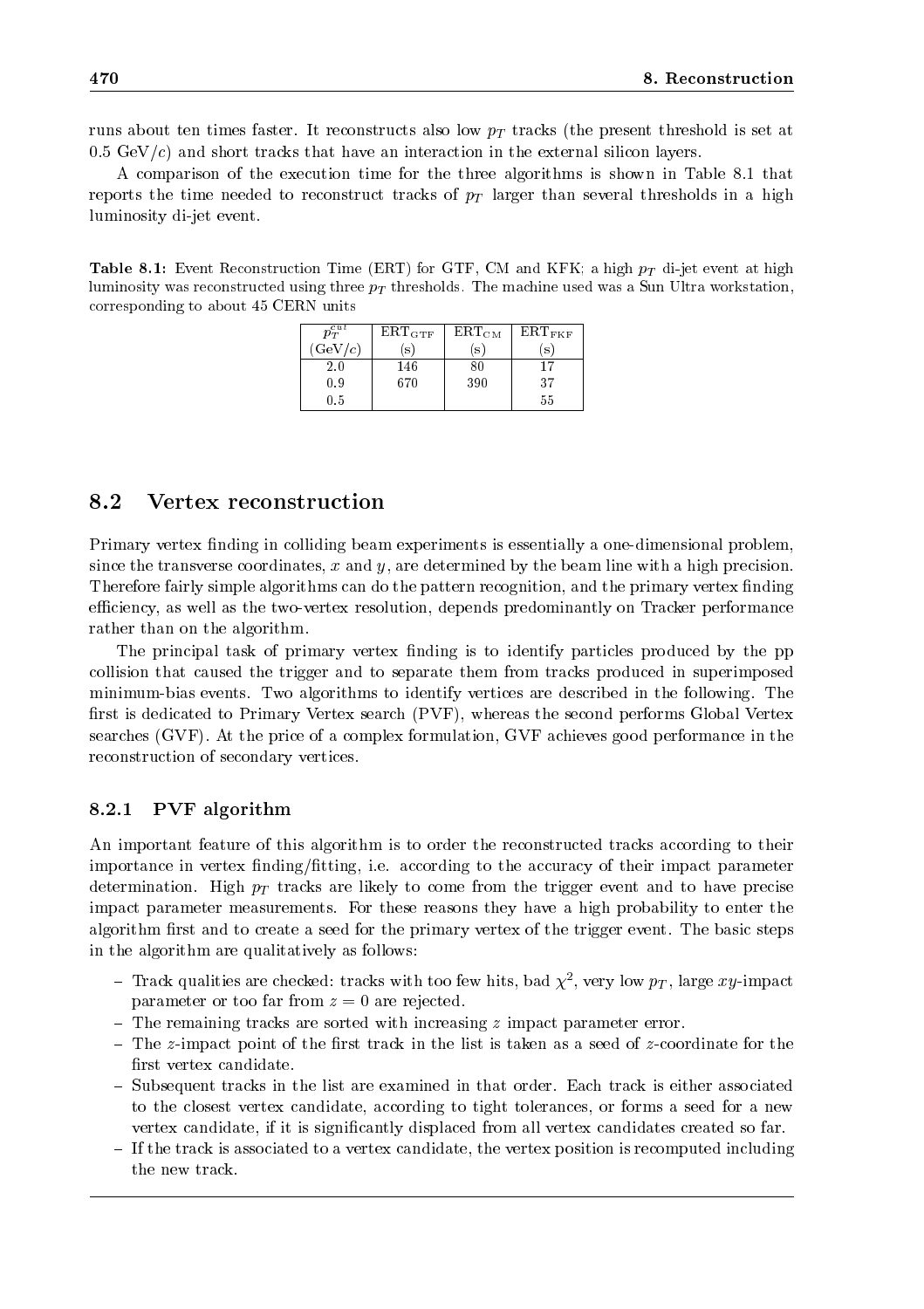- $-$  After all tracks have been examined, a smoothing procedure is performed: each vertex candidate is retted in three dimensions with the beam constraint [8-3]; poorly associated tracks are removed from the list for that vertex and the vertex position is recomputed.
- $-$  After smoothing, the track-vertex association procedure is repeated until a stable configuration is achieved.

The vertex recognition efficiency and two-vertex resolution are being studied with the algorithm.

#### 8.2.2GVF algorithm

The global 3D vertex finding algorithm has been developed and used for performance studies [8-4]. The algorithm reconstructs vertices starting from the reconstructed tracks and establishes a unique matching between tracks and vertices. Tracks are eventually refitted using the vertex information.

Three types of vertices are reconstructed in a given event:

- { primary vertex, with an arbitrary number of tracks and transverse position constrained to the beam axis;
- { secondary vertices, with an arbitrary number of tracks and arbitrary position in the transverse plane;
- ${\bf V}^0$  vertices with two opposite-sign tracks and effective mass compatible with a known particle (e.g. K0,  $\Lambda$ ).

After preselecting the tracks, the algorithm proceeds in two major steps: the initialisation (seeding) phase and the vertex finding phase.

#### 8.2.2.1Initialisation

The initialisation step provides a rough estimate of the vertex positions and  $-$  for each vertex  $$ the list of assigned tracks and their parameters at the vertex. At this stage a single reconstructed track can be assigned to several vertex seeds.

For 'seeding' the primary vertices an algorithm quite similar to the one described in the previous section is used, exploiting the localisation of the interaction point in the transverse plane. The primary vertex seed is formed using only tracks with small transverse impact parameters and then all tracks whose impact point is not too far away are assigned to the seed.

The initialisation procedure for secondary vertices uses a three-step procedure. In the first step all possible two-track vertices are formed by track pairs with minimal distance in space. In the second step nearby vertices are joined. In the last step other tracks are attached to these identied vertex seeds.

#### 8.2.2.2Deformable templates algorithm

The optimal match between tracks and vertices is searched for using the deformable templates (elastic arms) approach  $(DTA)$  [8-5]. The N vertex seeds found in the initialisation step are used to start the DTA.

Each vertex seed  $n \in N$  is characterised by the vertex position  $\overrightarrow{x_n}$  and the set  $M_n$  of tracks assigned to it (vertex tracks). Each track m belonging to the set  $M_n$  is fitted using the vertex constraint and the track parameters at the vertex position are computed  $(P_n^m)$ . Each vertex track  $m$  corresponds to a given track  $k$  of the set  $K$  of reconstructed and preselected tracks. For each track  $\kappa$  a nt is periormed without vertex constraint giving the parameters  $\pi_k$  at the hrst measured point.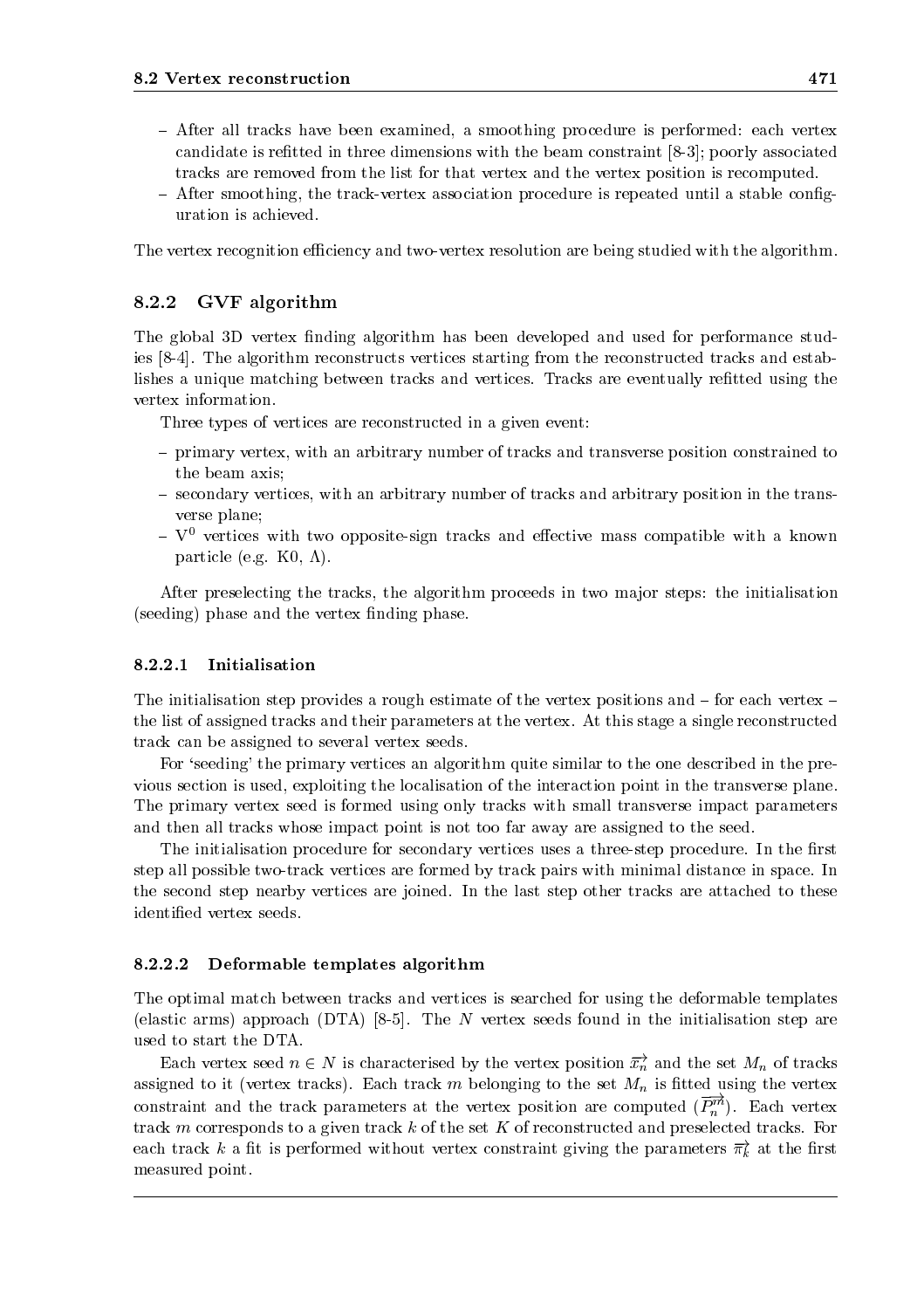The vertices are obtained by minimising a global fitness function defined as:

$$
E[S_{n,k}, \overrightarrow{x_n}, \overrightarrow{P_n^m}, \overrightarrow{\pi_k}] = \sum_{n \in N, k \in K} D_{n,k} S_{n,k} + \lambda \sum_{k \in K} [1 - \sum_{n \in N} S_{n,k}]^2 ,
$$
 (8.1)

where  $S_{n,k}$  is a binary decision unit [8-5] and  $D_{n,k}$  is a distance between the k-th reconstructed track and the n-th vertex. The weight  $S_{n,k}$  is set to zero when the track k is not related to any vertex track of the set  $M_n$ ; the 'noise' parameter  $\lambda$  characterises the weight of the second term of Eq. (8.1), which imposes a penalty when some track remains unmatched or is associated to more than one vertex. The term  $D_{n,k}$  is defined only for tracks pointed by a vertex track of the set  $M_n$  as:

$$
D_{n,k} = \sum_{i,j} (R_{n,m}^i - \pi_k^i) A_{ij}^k (R_{n,m}^j - \pi_k^j) , \qquad (8.2)
$$

where  $R(P_n^m,\overline{x_n})$  are the parameters of the m-th vertex track propagated to the first measured point of the corresponding reconstructed track  $\kappa = \kappa(n, m)$ . Here  $A^+$  is the inverse covariance matrix of the reconstructed track parameters at this point.

To further constrain vertex identication, specic vertex properties can be used by modifying the definition of the distance parameter  $D_{n,k}$  used in the fit:

$$
D_{n,k} \to C_n(D_{n,k} + D_1) \tag{8.3}
$$

where  $C_n$  is a constant. The term  $D_1$  brings in the additional constraint. For primary vertices  $D_1$  takes the form:

$$
D_1 = A_n (X_n^2 + Y_n^2) \tag{8.4}
$$

where  $A_n$  represents the inverse of the variance of the collision point in the transverse plane. For  $V^{0}$ 's,  $D_1$  is proportional to the squared difference between the reconstructed effective mass and the candidate particle mass.

The constant  $\lambda$  has to be large ( $\sim$  50-100) and it decreases slightly during the minimisation.

Two different approaches have been tested for the minimisation with similar performances: the empirical EM algorithm [8-6] and the simulated annealing algorithm [8-7]. The two approaches perform well in a simple environment, but they failoften when the track density is very high as in the core of a hard jet.

#### 8.3Calibration with reconstructed tracks

The ultimate position calibration (alignment) will be made using reconstructed tracks. The method uses the best in situ available measurement device, namely the detectors themselves. The smoothness of high  $p_T$  tracks introduces a strong position correlation between hit detector elements. It is this correlation which allows the detector elements to be aligned with respect to each other on a statistical basis.

The basic requirements to make track finding and initial reconstruction possible are discussed in Section 8.3.2 below. This simulation study shows [8-8] that a rather loose precision requirement, a few hundred microns, is sufficient for track finding and initial reconstruction of isolated tracks with a 90% efficiency. Thanks to the precision assembly followed by optical survey of the fiducial marks, the detector positions will be determined to such precision thus providing the necessary starting point for the alignment by reconstructed tracks. In the next sections we describe the strategies and methods of these calibration procedures.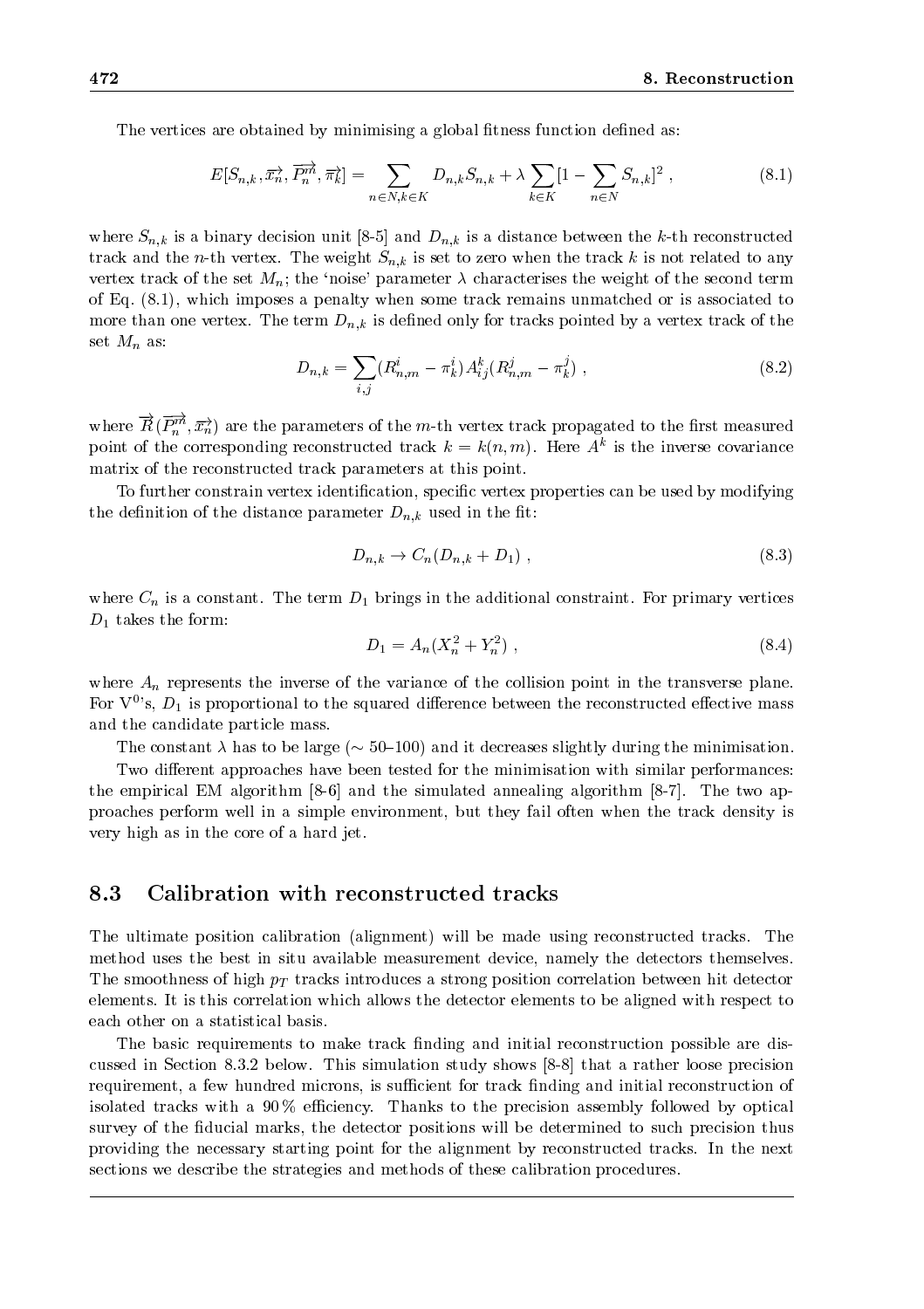#### 8.3.1Calibration precision requirements

The precision requirements for the ultimate calibration of the detector positions must be of the order of the intrinsic detector resolution or better. To be more precise let us denote the detector resolution by  $\sigma_D$  and the r.m.s. calibration precision by  $\sigma_C$  and their ratio as  $k = \frac{\sigma_C}{\sigma_D}$ . Then the effective precision of the detectors is:

$$
\sigma_{eff} = \sqrt{\sigma_D^2 + \sigma_C^2} = \sqrt{1 + k^2} \sigma_D , \qquad (8.5)
$$

where  $\sqrt{1 + k^2} = \sigma_{eff}/\sigma_D$  is called the 'deterioration factor'. The dependence is shown graphically in Fig. 8.1. For example, allowing a maximum of  $30\%$  deterioration of the effective detector precision, implies that the calibration precision should be better than about 80 % of the detector resolution:

$$
\sigma_C \leq 0.8 \, \sigma_D \,. \tag{8.6}
$$

It can be shown  $[8-9]$  that the precision of the fitted track parameters scales with the effective detector resolution at large  $p_T$  (in the absence of multiple scattering): scaling of the effective detector resolution by a constant factor, scales the precision of the track parameters by the same factor. Hence in order to achieve less than 30 % (20 %) worsening of the  $p_T$  resolution from ideal, the detectors must be aligned to better than about 80  $\%$  (65  $\%$ ) of their intrinsic resolution.



 ${\bf r}$  ig.  ${\bf s}.$  . Enective detector precision as a function of calibration precision.

This is a simplied picture of a complicated problem but gives a good idea of the required calibration precision. In reality there are 6 constants which dene the position (3 coordinates) and orientation (3 angles) of a detector element. In principle all the 6 constants need calibration. Therefore of the order  $10^5$  constants are needed to calibrate the full detector which has about 20 thousand detector elements.

A detailed simulation analysis of the precision requirements has been performed [8-8]. The required precisions were deduced for the radial and longitudinal coordinates as well. These results are presented in the following.

#### 8.3.2Simulation study for requirements

Precision requirements for the Tracker alignment have been studied by a two-stage simulation procedure. In the first stage random offsets from ideal positions were applied to detector modules. Hits in the distorted detector were simulated and the results were stored in a separate file. In the second stage the offset hits were used for track reconstruction with a non-distorted detector description. The reconstruction was performed with the Global Track Finder.

The event samples used in the requirements study were single muons in the energy range 1-200 GeV/c and Higgs events in the decay channel  $n \rightarrow \Sigma L \rightarrow 4 \mu$  with 150 GeV/c  $< M_H <$  $400\,\, \mathrm{GeV}/\mathit{c}^{\text{-}}.$  Higgs events were used here for practical reasons only. The momentum cut for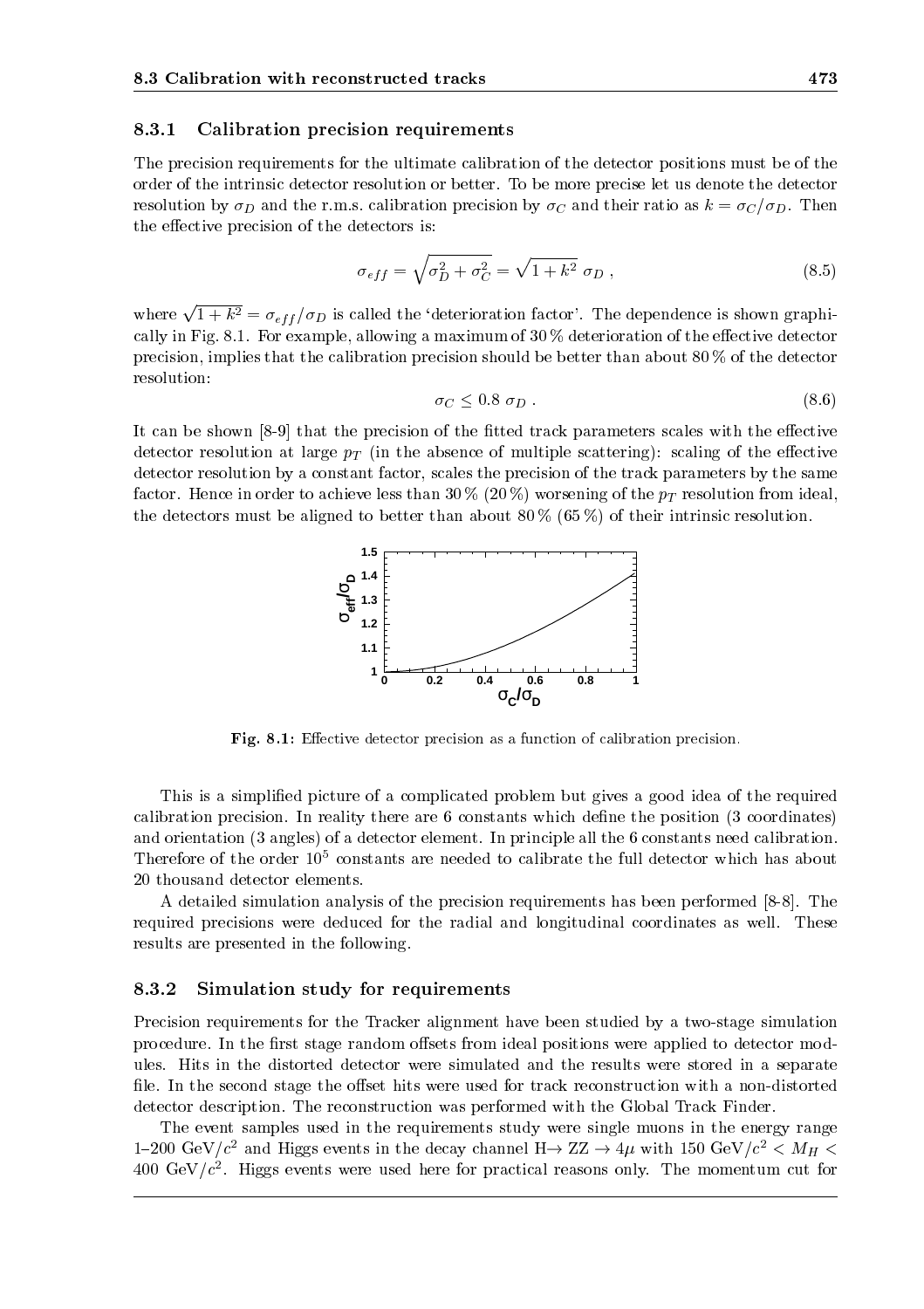muons from  $Z^0$  decays was 5 GeV/c. The following quantities were extracted as a measure of the reconstruction quality: 1) reconstruction efficiency, the fraction of reconstructed tracks associated with initial muons within a corridor in  $\phi$ ,  $\theta$  and momentum; 2) number of hits associated with reconstructed tracks; 3)  $\chi^2/N_D$  averaged over all tracks; 4) r.m.s. of (p<sub>T</sub> –  $p_{Tr}/p_T$ , where  $p_T$  is the true transverse momentum and  $p_{Tr}$  is the reconstructed one; 5) r.m.s. of the impact parameter distribution. Two levels of precision requirements for alignment have been considered:

- 1. precision required in installation and survey,
- 2. ultimate precision needed in reconstruction.

The first level is set to allow pattern recognition of isolated high  $p_T$  tracks with reasonable efficiency. The second level of precision allows the ultimate event reconstruction to be made with the required resolution (see below). At the first level of precision we impose two conditions on the  $Z^0 \to \mu\mu$  events: i) the muon reconstruction efficiency has to be more than 0.9; ii) the number of associated hits in each subsystem has to be more than half of the detector layers in this subsystem. These requirements give a starting point for further alignment with reconstructed tracks to obtain precision which provides good performance of the Tracker.

At the second level the following conditions must be satisfied:

- 1. mean  $\chi^2/N_D$  less than 1.2 of that with the non-distorted geometry,
- 2. less than 20 % deterioration of the impact parameter resolution,
- 3. less than 20 % deterioration of the r.m.s. of  $(p_T p_{Tr})/p_T$ .

These requirements were applied to the analysis of  $Z^0$  events and to single muons in the barrel region of the Tracker.

Random displacements of the detector positions were introduced separately for each subsystem in r,  $\phi$  and z with a Gaussian distribution. As an example of the results, the reconstruction efficiency for MSGC vs distortion-r.m.s. for the  $Z^0$  events is shown in Fig. 8.2.

Using these and similar results for Silicon and Pixel detectors, and following the criteria described above, the level-1 set of requirements is given in Table 8.2. For both MSGC and Silicon detectors the sensitivity to distortions in  $r$  and  $z$  appears to be quite low for isolated muon tracks with transverse momentum in the range between 5 GeV and 100 GeV.



 $\mathbf{r}$  is  $\mathbf{s}$ . Reconstruction emerging vs distortion  $\mathbf{r}$  is a r.m.s. for the MSGC barrel.

Fig. 8.3: The impact parameter resolution vs r.m.s. of the distortion.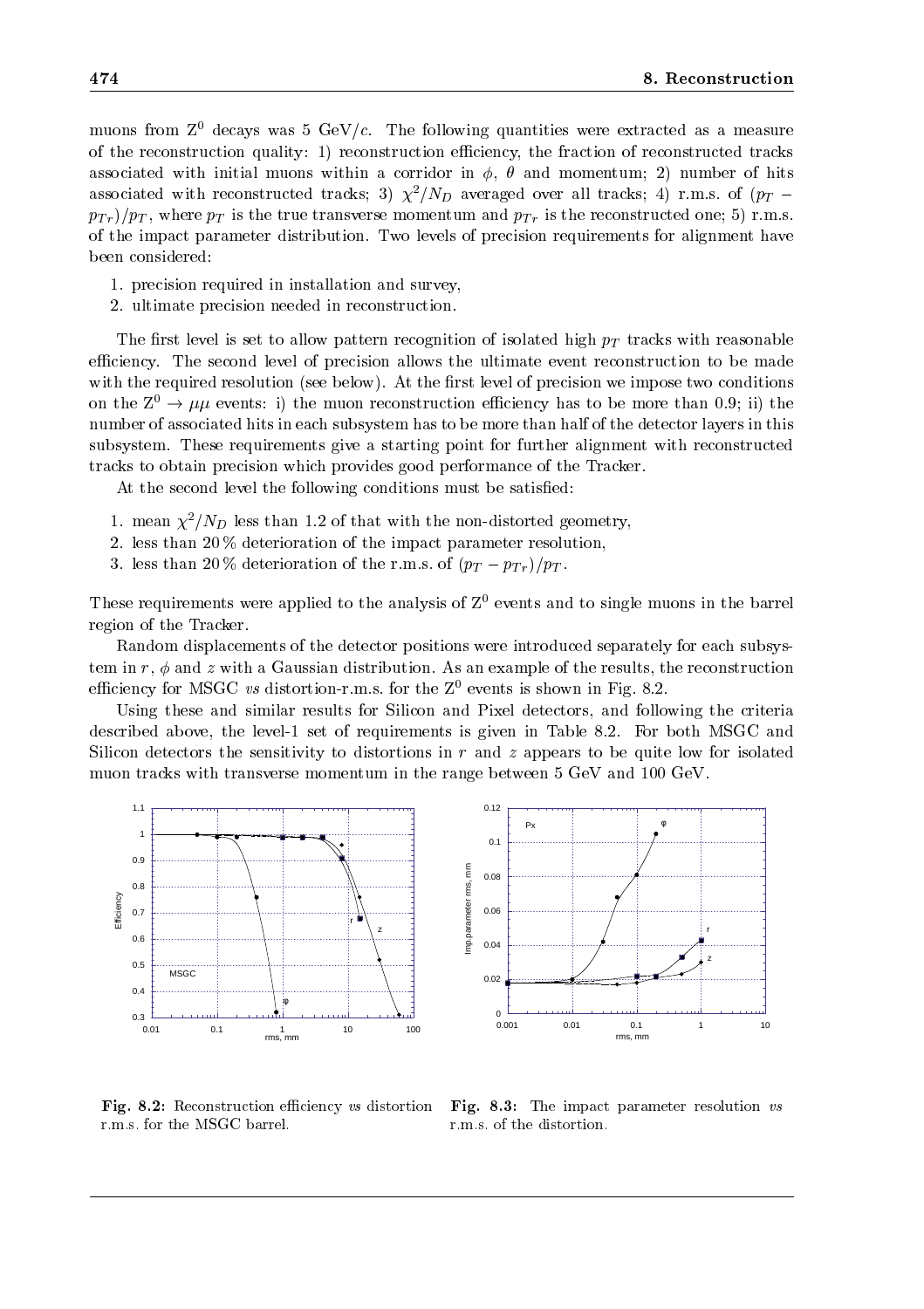|                       |  | Table 8.2: Precision requirements |  |
|-----------------------|--|-----------------------------------|--|
| $(r.m.s.)$ at level 1 |  |                                   |  |

|         |     | rφ  |     |  |
|---------|-----|-----|-----|--|
| System  | mm  | mm  | mm  |  |
| MSGC    |     | 0.3 |     |  |
| Silicon |     | 0.2 | 10  |  |
| Pixel   | Ո հ |     | 0.8 |  |

Table 8.3: Precision requirements  $(1.111.5.)$  at level  $\Delta$ 

|         |        | rФ              | z                |
|---------|--------|-----------------|------------------|
| System  | mm     | mm <sup>-</sup> | $1\mathrm{mm}^+$ |
| MSGC    | 0.6    | 0.05            |                  |
| Silicon | 0.3    | 0.015           | 0.5              |
| Pixel   | (1, 1) | 0.015           | 0.5              |

Figure 8.3 shows an example of impact parameter deterioration due to distortion of the Pixel wafers. The full set of required precisions at level 2 is given in Table 8.3.

The sensitivity is again rather low for  $r$  and  $z$  suggesting that the necessary alignment precision in these coordinates can be obtained by precision installation and survey.

The results presented are considered preliminary particularly for the second-level requirements, because the relationship between general performance parameters, such as  $\chi$ , momentum resolution and impact parameter, and physics performance parameters, such as B-tagging efficiency or reconstruction efficiency of muon in a jet, is not yet precisely established. The deterioration limit of 20 % which was used for all general performance parameters was chosen rather arbitrarily and can be changed when our knowledge about necessary physics performance parameters improves. For the moment we consider the second level of requirements as the minimum precision that should be achieved with the position monitoring system. These requirements are likely to change with the update of the results of the ongoing simulations.

#### 8.3.3Calibration strategies

Local and global calibration procedures are foreseen. The local calibration aims to align the detectors within a layer using the overlap feature. Tracks down to 1 GeV/c in  $p_T$  will be used for this purpose. The global calibration aims to perform longer range alignment of the detectors. High  $p_T$  tracks will be used and the most suitable for this purpose are muons from the  $Z^0$  decay.

A number of constraints will be used in the calibration procedure. One of the most important constraints available at the LHC is the beam spot as a precise (about  $10 \,\mu \mathrm{m}$  in the transverse plane) origin of tracks. Another constraint arises from the precision-assembly: in detector units like rods the individual detectors are assembled very precisely with respect to each other on optical benches. The relative positions of the N detectors in such an assembly unit should remain constant apart from bending and twist effects when taken from the laboratory and assembled in the experimental area. In such a case the  $6N$  calibration constants reduce to  $6 + 3$ per unit, where the three special constants would account for possible bending and twist of the unit.

## Local calibration

The detector elements in a given layer are arranged in suchaway that a small part, typically a few per cent of the detector area, of the neighbouring detectors are overlapped. This means that occasionally a track traverses two nearby detectors in a layer which helps to align the detectors. Multiple scattering reduces the position correlation by introducing an error  $\Delta v$  according to the formula:

$$
\Delta v = \frac{13.6 \,\text{MeV}}{p} \Delta r \sqrt{h_0} \,,\tag{8.7}
$$

where p is the momentum,  $h_0$  is the effective thickness of the detector in radiation lengths and  $\Delta r$  is the distance between the two detectors which are in overlap. For example for the